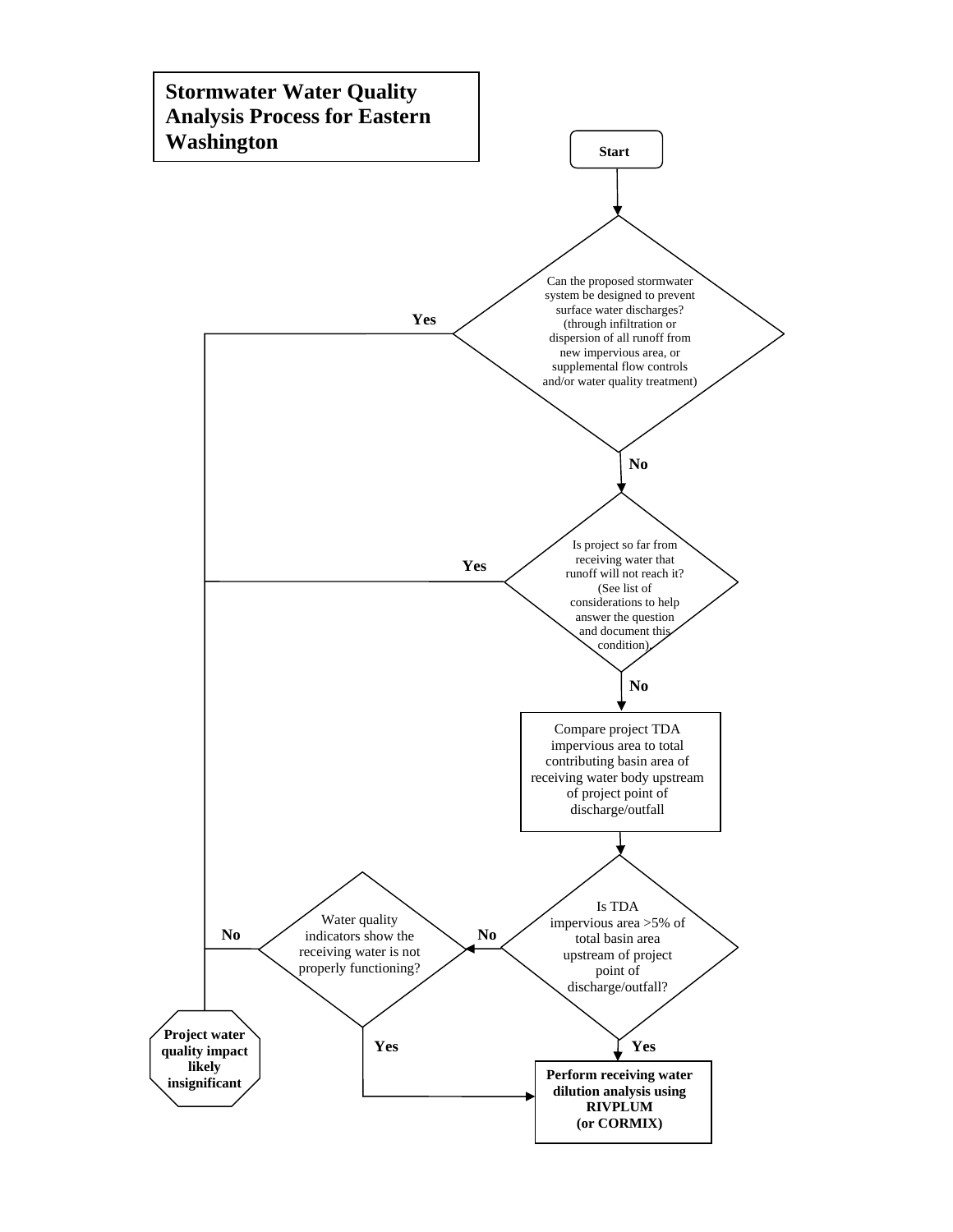## **Stormwater Water Quality Analysis Process for Eastern Washington: Guidance for Completing Question 2 in the Analysis Flow Chart**

"Is project so far from receiving water that runoff will effectively infiltrate before reaching it?"

This may be the case in unlined channel conveyances that have adequate soils, surface area, and contact time to allow for complete infiltration before surface water discharge. Answering yes to this question will require a discussion of the following items for justification:

- Type of conveyance Conveyance must be an unlined open channel or ditch, not a pipe or lined conveyance ditch. Describe the general configuration.
- Distance to receiving water This will affect the contact time and the capacity of the channel base to infiltrate runoff.
- Other inputs Does the unlined open channel or ditch collect and/or convey substantial flow from off-site areas?
- Infiltratability of soil Soils at the unlined open channel or ditch must have relatively high infiltration rate (Hydrologic Type A or B).
- Depth to groundwater Seasonal high groundwater table must not meet the unlined open channel or ditch base or be shallow. As a guideline, separation between seasonal high groundwater and the unlined open channel flow line should be 5 feet or greater for acceptable infiltration (criteria for infiltration BMPs-see Section 5-4.2.1 of the Highway Runoff Manual for more information).
- Observations of baseline flow conditions Document any observations of flow during a storm event or evidence of flow conditions in the unlined open channel or ditch during conditions that could potentially deliver stormwater to receiving waters (e.g. excessive snow melt during seasonally high groundwater period). If surface discharge of runoff to the receiving water is evident, answer "no" to the question.